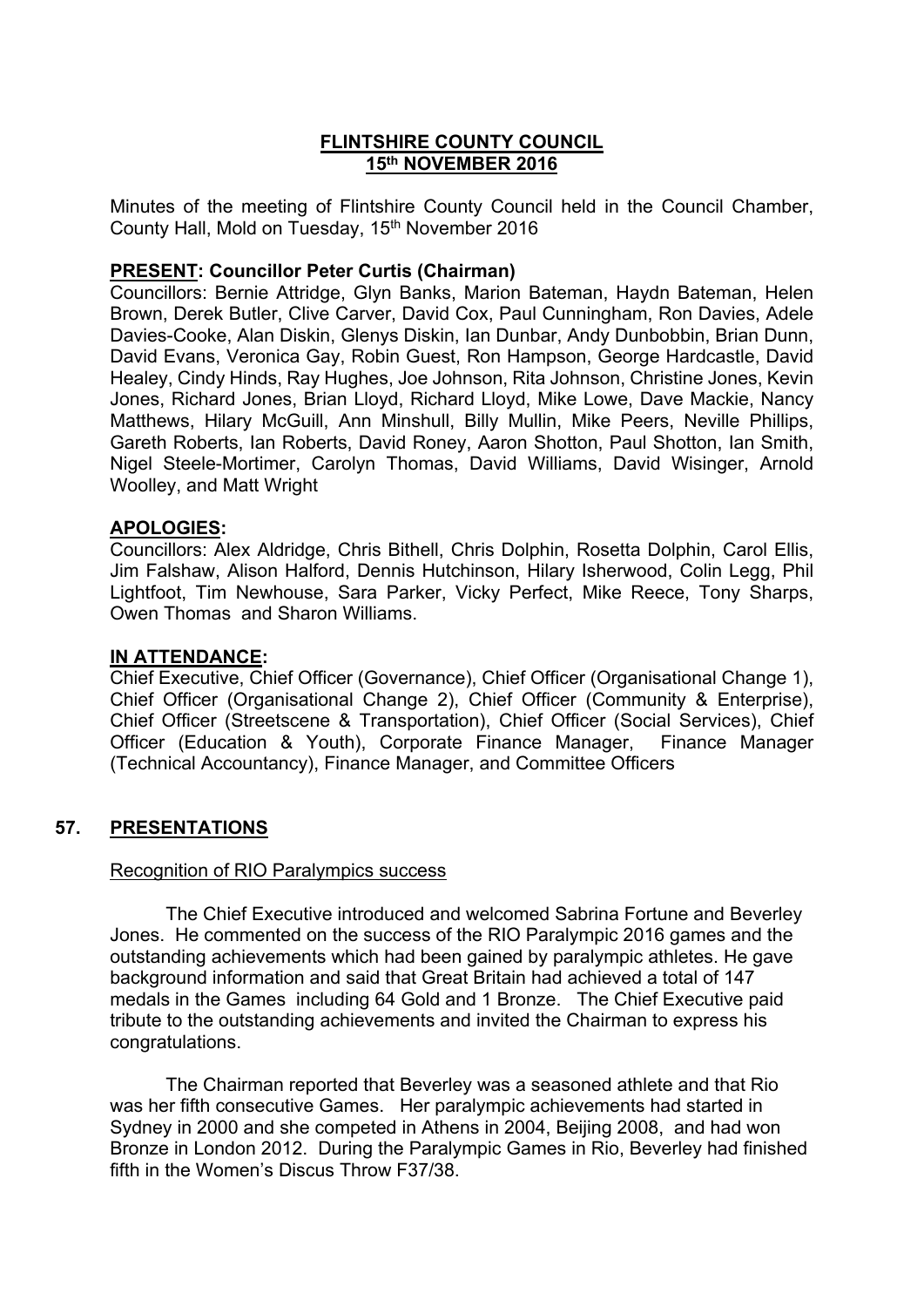The Chairman advised that Sabrina was a former Argoed High School pupil. Rio 2016 was Sabrina's first Paralympics Games and she achieved a personal best of 12.94m in the Women's F20 Shot Putt which had secured her a Bronze medal. Sabrina was the first Welsh Athlete to win a medal and now had her sights set on Tokyo 2020.

The Chairman expressed his admiration and thanks to Beverley and Sabina for their achievements on behalf of Wales and Flintshire.

Councillor Hilary McGuill said both athletes were excellent ambassadors for disability sports and congratulated them on their personal achievements. She commented on the work Beverley and Sabrina had undertaken in local schools to inspire and encourage the younger generation and thanked them for their support.

Councillor Kevin Jones also paid tribute to Beverley and Sabrina for the achievements they had gained on behalf of their families, Flintshire, Wales, and all paralympians. He thanked them for their attendance and wished them well in their future aspirations.

Councillor Ron Davies reiterated the sentiments which had been expressed by Members and spoke of the associated pride of local residents in the Shotton Ward.

#### **58. COUNCIL MINUTES**

The minutes of the meeting held on 19thOctober 2016 had been circulated with the agenda.

#### **Accuracy**

The following Members stated that they were present at the meeting but their attendance had been recorded under apologies: Councillors Robin Guest, Richard Jones, and Nigel Steele-Mortimer.

Councillor Mike Peers referred to his request on page 10 that the call in meeting which related to car park changes could be included within the Annual Report and said the date of the call in meeting was 14 May 2015 not 2016 as stated.

#### Matters arising

Councillor Hilary McGuill said she had not yet had a response to her question on page 9 concerning whether the Council had any consultants which were incentive led. The Chief Officer (Governance) advised that the Procurement Service was compiling the information required and apologised that it had not been provided yet. He explained that it was being progressed and that he would chase the matter further. The Chief Executive advised that it was the exception rather than the rule for consultants to be incentive-led in Flintshire and said it was normally flat fee based work on a task and finish basis.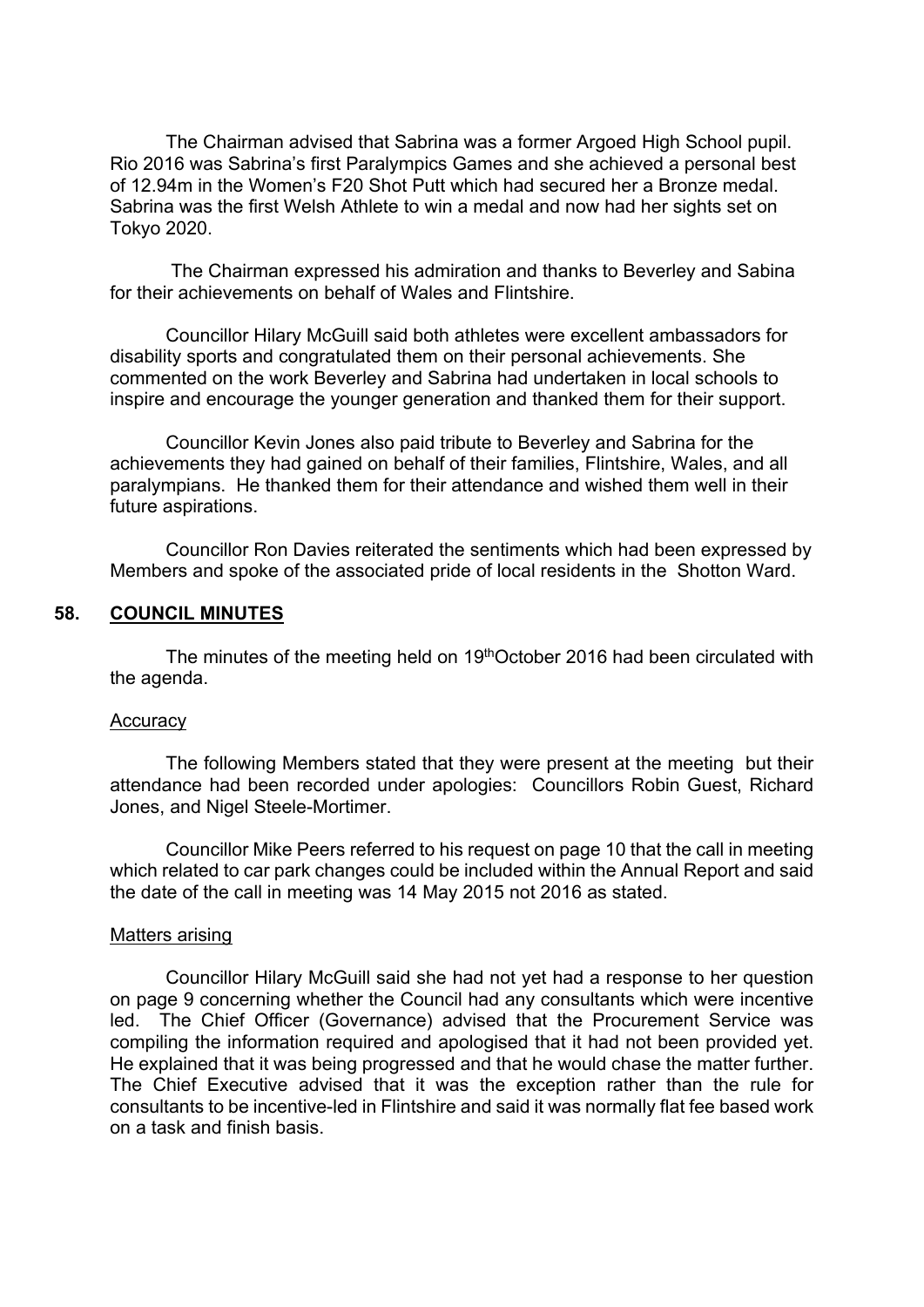# **RESOLVED:**

That subject to the above amendments, the minutes be approved as a correct record.

## **59. DECLARATIONS OF INTEREST**

There were no declarations of interest.

#### **60. PETITIONS**

The Chief Officer (Governance) advised that none had been received.

### **61. PUBLIC QUESTION TIME**

The Chief Officer (Governance) advised that none had been received.

### **62. QUESTIONS**

The Chief Officer (Governance) advised that none had been received.

### **63. NOTICE OF MOTION**

The Chief Officer (Governance) advised that none had been received.

# **64. WELSH LOCAL GOVERNMENT PROVISIONAL SETTLEMENT 2017/18**

The Chief Executive introduced the report to provide a summary of the Provisional Welsh Local Government Financial Settlement announced as part of the Welsh Government budget for 2017/18. He advised that the figures were provisional at this stage and the Final Settlement was expected on 21 December 2016. Consultation on the provisional settlement was open until 30 November 2016. The Chief Executive explained that he and the Leader would produce a formal response to the Welsh Government (WG) on the Provisional Settlement consultation.

The Chief Executive provided background information and context and commented on the slight increase in funding which had been made to the Welsh Government budget and the significant priority and investment which had been given to the NHS in Wales which included funding for winter pressures and additional funding to support the Health Boards in deficit. He also commented on the Council's campaign for an improved settlement than that forecasted and had pressed for a 'flat line' or 'cash flat' settlement for 2017/18 with no reduction in core grant, and the collective local government case on cost pressures with specific emphasis on social services. He reported that Welsh Government Ministers had listened to the cases put forward and there had been some positive improvement to the Settlement, however, the pressures continued in social care and workforce costs.

The Chief Executive gave a presentation which covered the following areas:

- Welsh Government Budget
- State of the Nation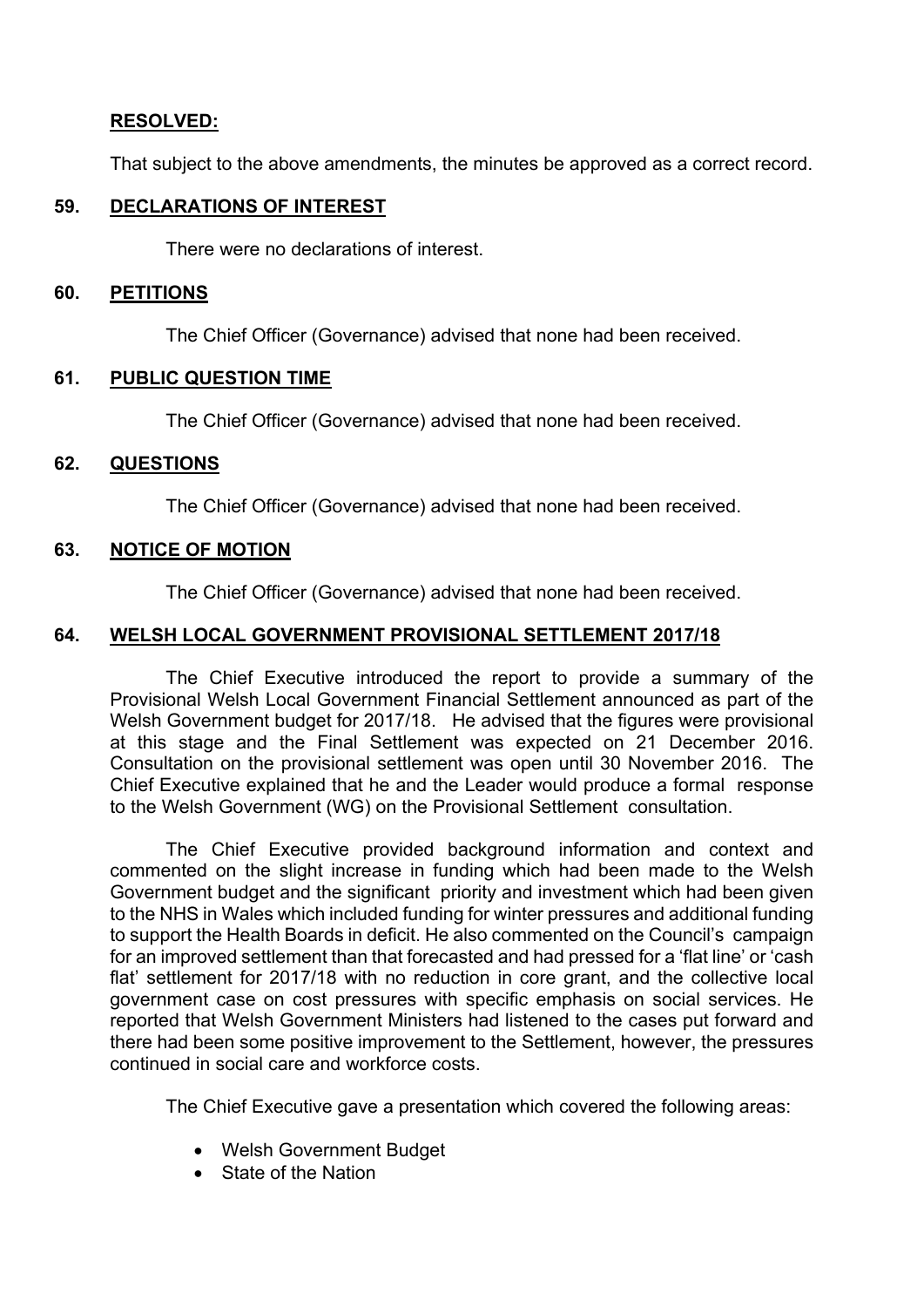- Local Impacts of the Settlement
- The Flintshire Case
- Responding to the Consultation

Councillor Aaron Shotton thanked the Chief Executive for his presentation and the information on the impacts of the draft provisional local government settlement. He said the purpose was to keep Members fully informed of the impact of the Settlement and to formulate the Council's consultation response to Welsh Government (WG). He took the opportunity to thank all Members, Council employees, and members of the community who had given their assistance and support to the lobbying case for funding to the WG. He spoke of the Council's consistent and resolute stance in not accepting austerity and passport cuts year on year to front line services. He advised that service business plans were now 'maxed out' in terms of the efficiencies that could be found and therefore the broadly 'flat lined' Settlement which had brought some improvement to Flintshire's forecasted position was welcomed and to be acknowledged in the consultation response. Councillor Shotton emphasised the need for the Council to continue to be consistent in its 'asks' to the WG for assistance specifically social care.

Councillor Shotton thanked Members for their attendance at the recent public engagement events which had been held across Flintshire and spoke of the public responses which had indicated support for the Council's lobbying case to both the National and Welsh Government for some relief to protect front line services and a change in the national fiscal policy. He commented on the need for a fair funding formula and said that whilst Flintshire had the 6<sup>th</sup> largest population in Wales it was 19<sup>th</sup> out of 22 local authorities in terms of its funding position by the WG. He continued that Flintshire was a low funded Council per capita. He asked Members to support the proposals and feed any further concerns they had into the final consultation response to the WG.

Councillor Kevin Jones referred to the Single Environment Gant. He explained that during a recent meeting with the Minister and Welsh Local Government Association he had been informed that there would be a 6.7% to 6.8% reduction in the grant. He explained that the grant, which had previously been the Waste Management Strategic Grant, had suffered significant cuts for a number of years and he had previously expressed fears that failure to incorporate the grant within the Revenue Support Grant (RSG) would leave it susceptible to further cuts. He said he had been particularly concerned that it had been announced as a Single Environment Grant. He explained that a number of areas of work which had previously been undertaken by the Environment Agency and had since been incorporated into a new body, had left a number of elements of work to be passported to local authorities. At a further meeting he had been informed of proposed further reductions (50%) to section environment grants and waste management grants and that from next year any capital that may be available for grant aid from the WG would be concentrated on flood risk management. He commented on the significant cost of flood management and schemes and said that the majority of funding available would be used for this purpose and leave little to continue the work for waste management and recycling charges. He advised that Flintshire had made good progress on waste and recycling management and commented on the efficiencies, improvements, and continued investment that had been achieved in the service to date. He asked that his concerns around any further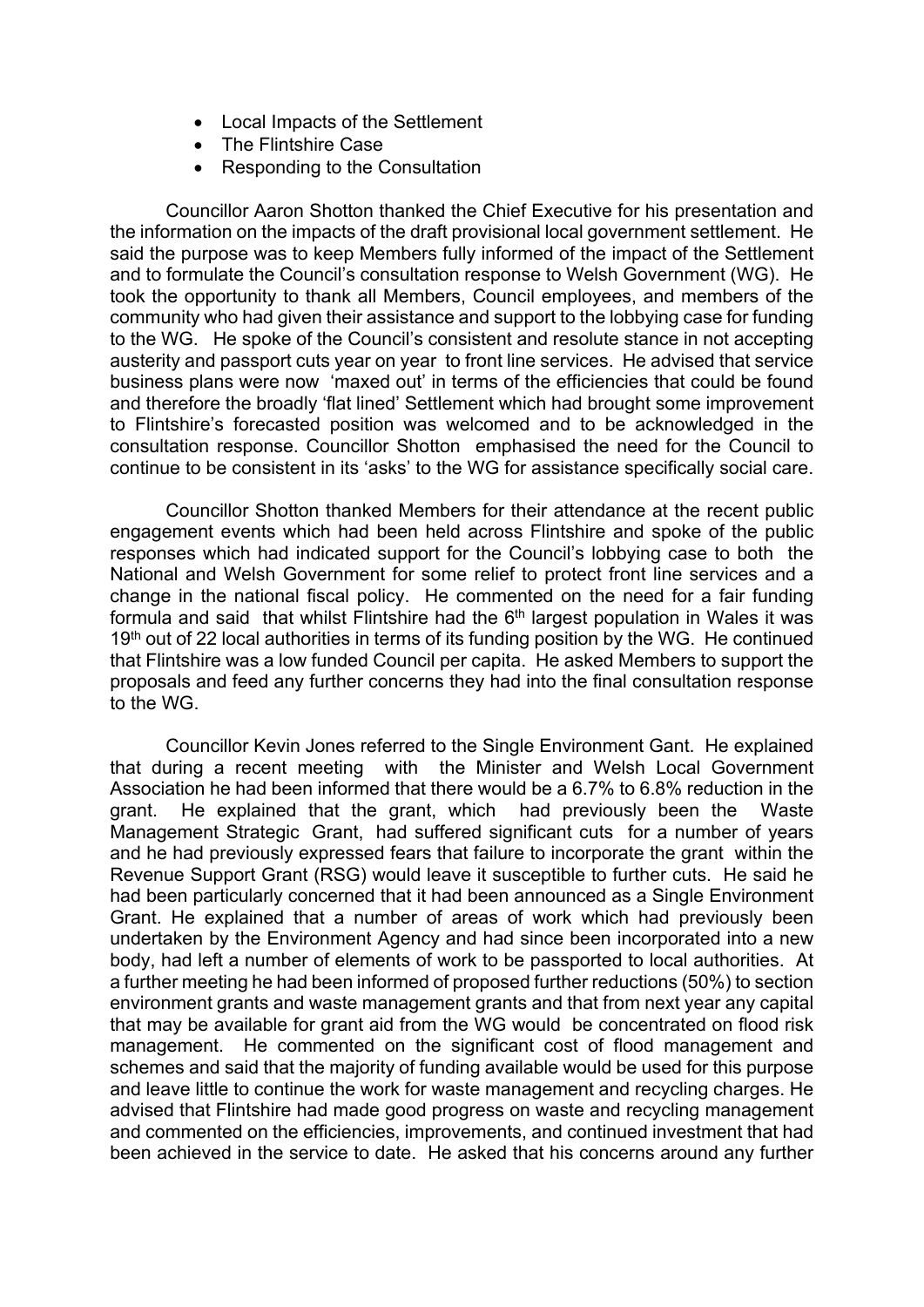proposed cuts in funding to the grant be included in the consultation response to the Welsh Government.

Councillor Mike Peers concurred with the views expressed by Councillor Aaron Shotton concerning the disparity between what local authorities received under the current funding formula system for local government. He also commented on the need to question how the WG managed its funding from national government and whether some capital/infrastructure plans could be deferred in view of the present levels of austerity being imposed on local government.

Councillor Richard Jones emphasised that although Flintshire had received a 0.1% increase in the Provisional Settlement this was the Welsh average, and expressed the view that the WG had not yet accepted the case that Flintshire was a low funded Council. He commented on the amount of funding which had been passported by the WG to support the NHS. The Chief Executive commented that the Council had achieved the objective of a 'flat-line' Settlement, and on the need to continue to lobby the case on the funding formula and how it was distributed to local government.

Councillor Gareth Roberts suggested that the Council might wish to consider the merits of introducing a scheme of local income tax which he felt was a fairer system of raising local government funding and would be simpler to implement.

Councillor Paul Shotton commented on the impact of the Settlement on the Communities First programme. He suggested that the work of the Communities First team be recognised by the Council and spoke of the help and support given by Communities First to entrepreneurial projects.

The Chief Executive advised that the written response to the consultation which would be produced by himself and the Leader, would be shared with Members for reference.

## **RESOLVED**:

- (a) That the Provisional Settlement be noted;
- (b) That the impact on the budget for 201718, as set out in the agenda item on the Council Fund Budget 2017/18 - Stage 1 and 2, be noted; and
- (c) That the comments raised by Members be included in the Council response to the WG on the Provisional Settlement consultation.

## **65. COUNCIL FUND BUDGET 2017/18 – Stages 1 and 2**

The Corporate Finance Manage introduced the report to provide an update on planning the 2017/18 Council Fund Budget and closing the significant 'gap', to recommend for adoption the Service Portfolio Business Plan proposals for 2017/18, and to seek endorsement on the Corporate Financial Stewardship proposals for review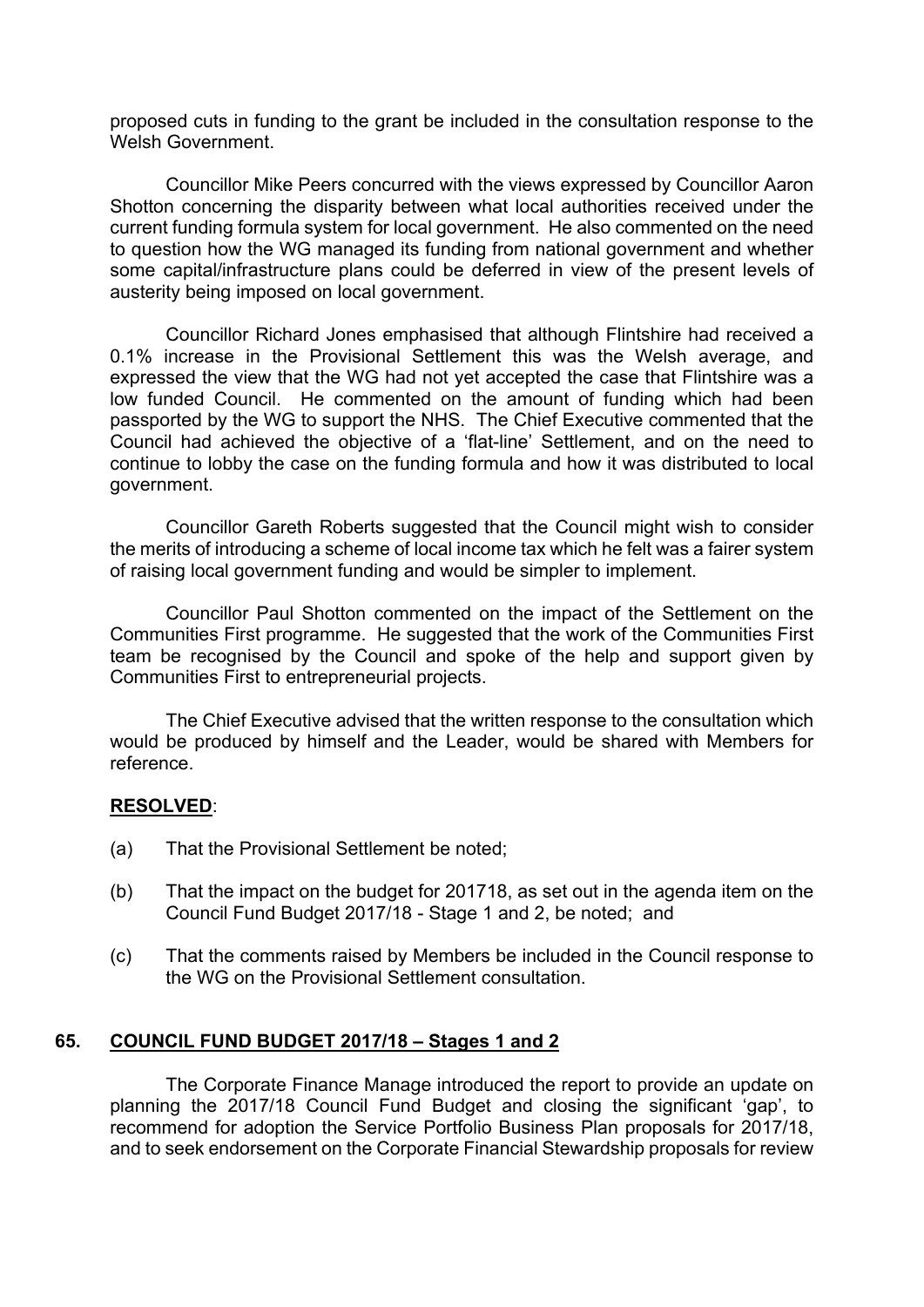by the Corporate Resources Overview and Scrutiny on 30 November 2016 prior to submission to County Council on 6 December 2016 for formal approval.

The Chief Executive commented on the clear and purposeful three year financial strategy and gave a joint presentation with the Corporate Finance Manager which covered the following areas:

- the on-going strategy
- critical point for Flintshire
- the projected 'budget gap' 2017/18
- where we left off in September
- Service portfolio Business Plans Part 1
	- $\circ$  service reform business plans
	- o final changes to proposals
- Corporate financial stewardship Part 2
	- $\circ$  conclusions of work to date
	- o new and emerging pressures
	- o ongoing work
- working with Welsh Government Part 3
	- $\circ$  key national discussion points
	- o impact of the provisional settlement
	- $\circ$  Domiciliary Care charging levels
	- o summary of overall budget position
- budget closing stages
- the medium term

Councillor Aaron Shotton formally moved the recommendations to the report and thanked the Chief Executive and Corporate Finance Manager for their comprehensive overview of Stage 1 of the budget proposals. He referred to the recommendation to endorse the strategy for Stage 2 of the budget and advised that a number of further corporate finance options to close the budget gap had been agreed at the meeting of Cabinet which had been held prior to County Council this afternoon. He said these proposals would be subject to further scrutiny at the meeting of the Corporate Resources Overview & Scrutiny meeting on 30 November 2016.

Councillor Shotton also spoke of the need to protect frontline services against the impacts of austerity. He commented on the further work to be done to bridge the 'gap' and set a balanced budget and took the opportunity give an assurance to Members, residents of Flintshire and service users, that the Council did not intend to bring forward any further proposals which would effect its services.

Councillor Richard Jones thanked the Chief Executive for his clarification during the presentation around the information provided on equalities impact assessments/statements received. However, he expressed concern that the information which Members had requested was a report on the consequences of the efficiencies and decisions that had been made regarding front line services. He raised a number of concerns around the level of efficiencies to be achieved, the financial process, and the information which had been provided so far.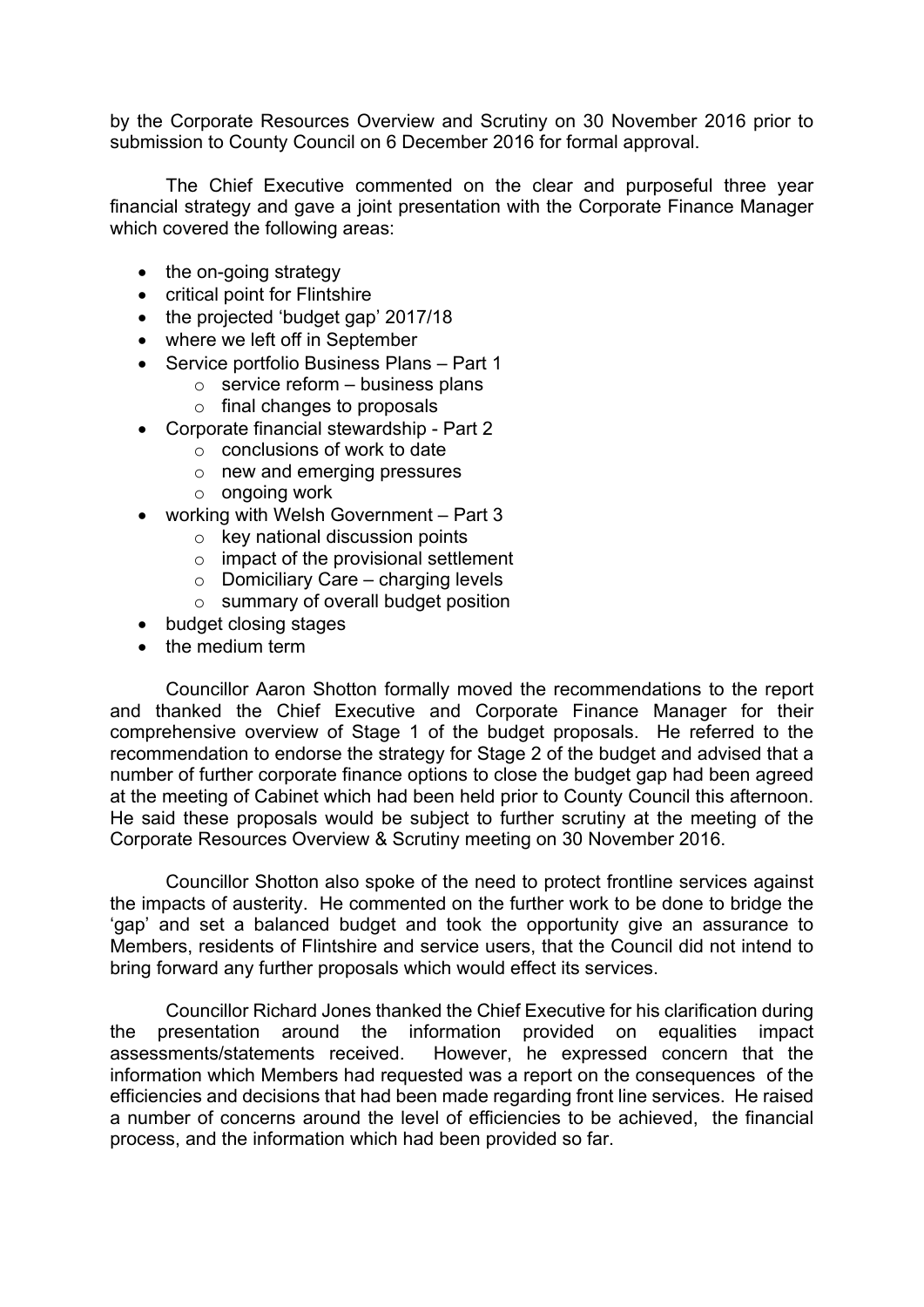In response to the concerns raised by Councillor Jones the Chief Executive advised that a commitment had been given to look at what impact assessment work was available and this had been shared with Members. He also explained that Members had been advised that if they had concerns regarding any specific budget proposals they would be provided with information in response to those enquiries, however, there had been no such requests as far as he was aware. Regarding the concern that the Council should be aiming for a higher level of efficiencies the Chief Executive emphasised that there were no further efficiencies to be found in the business plans and reiterated that it had been previously agreed with Members that the business plans were now 'maxed out' .

Councillor Mike Peers endorsed the views expressed by Councillor Richard Jones and said there was a need for Members to be provided with a report on the consequences of the efficiencies proposed to services. Referring to page 46 of the report, Councillor Peers asked for an explanation of the information provided in paragraph 1.27 regarding the £0.400m lower funding for the primary sector. He raised further concerns around pressures and commented on the need and the cost to comply with the new Welsh Language Standards. He suggested that as the Welsh Government had introduced and required that the Council be compliant with the Standards it should be asked to provide the funding to meet the need. He also asked for further explanation to be provided relating to the electricity generated on solar farm sites, the car parking strategy and car parking charges Officers responded in detail to the questions raised.

Councillor Robin Guest referred to the additional information which had been requested by members of the Corporate Resources Overview & Scrutiny Committee. He said it was the detail of what the consequences of the amendments to the budget and reductions in services would be, that was required. In addition an explanation of why the figures had changed from previous years was requested. He sought an assurance that the information requested by the members of the Committee would be provided before the next meeting on 30 November 2016. The Chief Executive agreed that the further information requested on consequences and mitigation would be provided to all Members for the meeting of the Corporate Resources Overview & Scrutiny Committee on 30 November 2016. He asked that Members forward any additional questions to the Corporate Finance Manager in advance of the meeting

Councillor Richard Jones proposed an amendment to the recommendation to approve Stage 1 of the Budget proposals. He proposed that approval be provisional pending acceptance of the additional information to be provided to Members at the meeting of the Corporate Resources Overview and Scrutiny Committee on 30 November 2016. Members were asked to vote on the amendment and when put to the vote the amendment was lost.

Councillor Aaron Shotton acknowledged the request from Members for further information and assurance, however, he emphasised the need to progress and deliver the proposed efficiencies as early as possible. Commenting on the question concerning the Education budget which had been raised by Councillor Peers, Councillor Shotton gave an assurance that the Council would do its upmost to protect and increase schools budgets as much as possible.